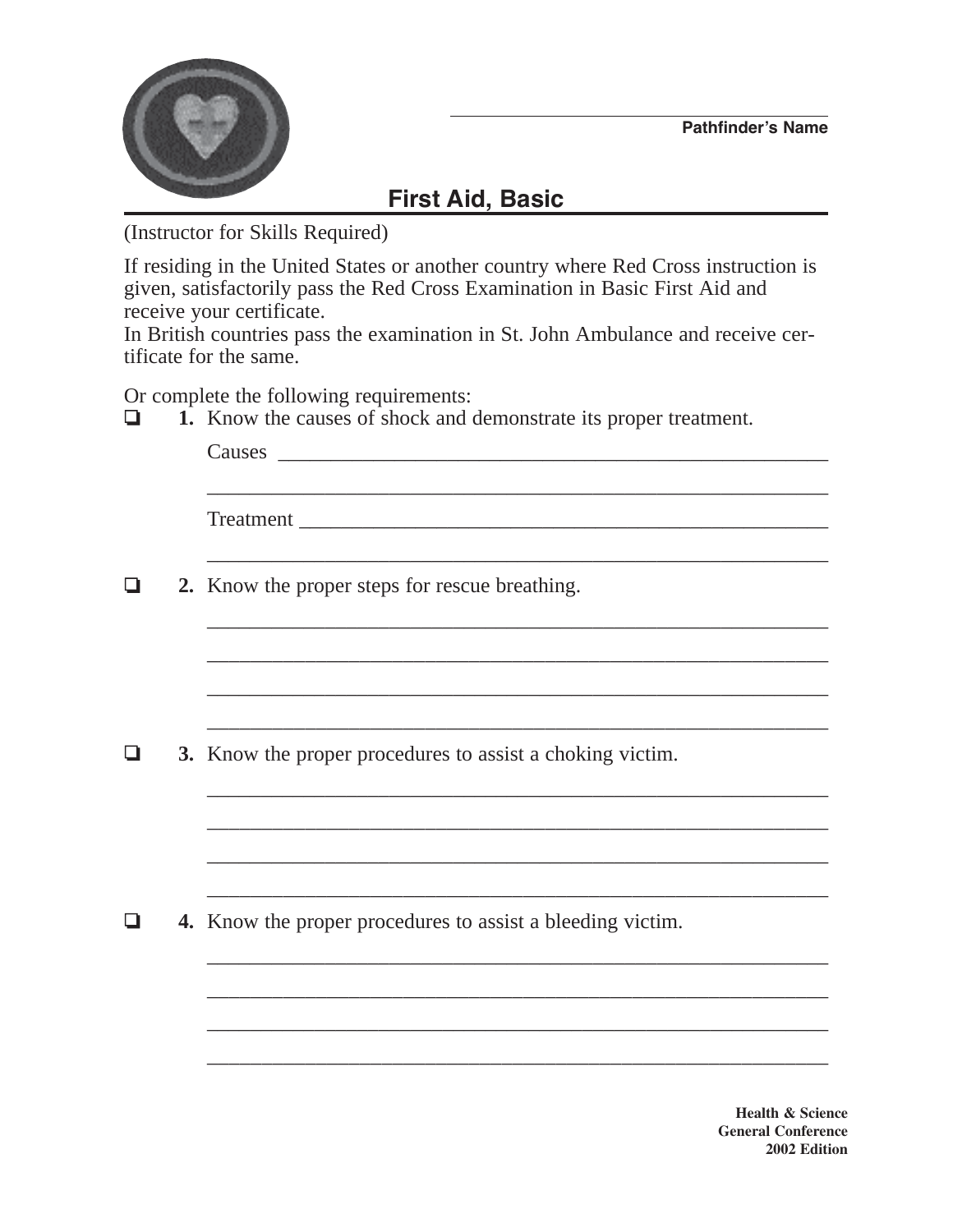|     |            | 5. Know the pressure points and how to correctly apply pressure at these<br>points.                                                                       |
|-----|------------|-----------------------------------------------------------------------------------------------------------------------------------------------------------|
| l 1 |            | <b>6.</b> Know the proper procedure to assist a victim of poisoning.                                                                                      |
|     |            |                                                                                                                                                           |
| H   |            | 7. Demonstrate the proper procedure in splinting various broken bones in<br>the body.                                                                     |
|     |            | 8. Know the proper procedure to assist the burn victim.                                                                                                   |
|     |            | Second degree                                                                                                                                             |
|     |            |                                                                                                                                                           |
|     |            | 9. Know the proper procedure to assist a victim of a chemical burn.                                                                                       |
|     |            |                                                                                                                                                           |
|     | <b>10.</b> | Know what situations are likely to cause carbon monoxide poisoning<br>and the rescue and treatment techniques for such poisoning.<br>Causes <b>Causes</b> |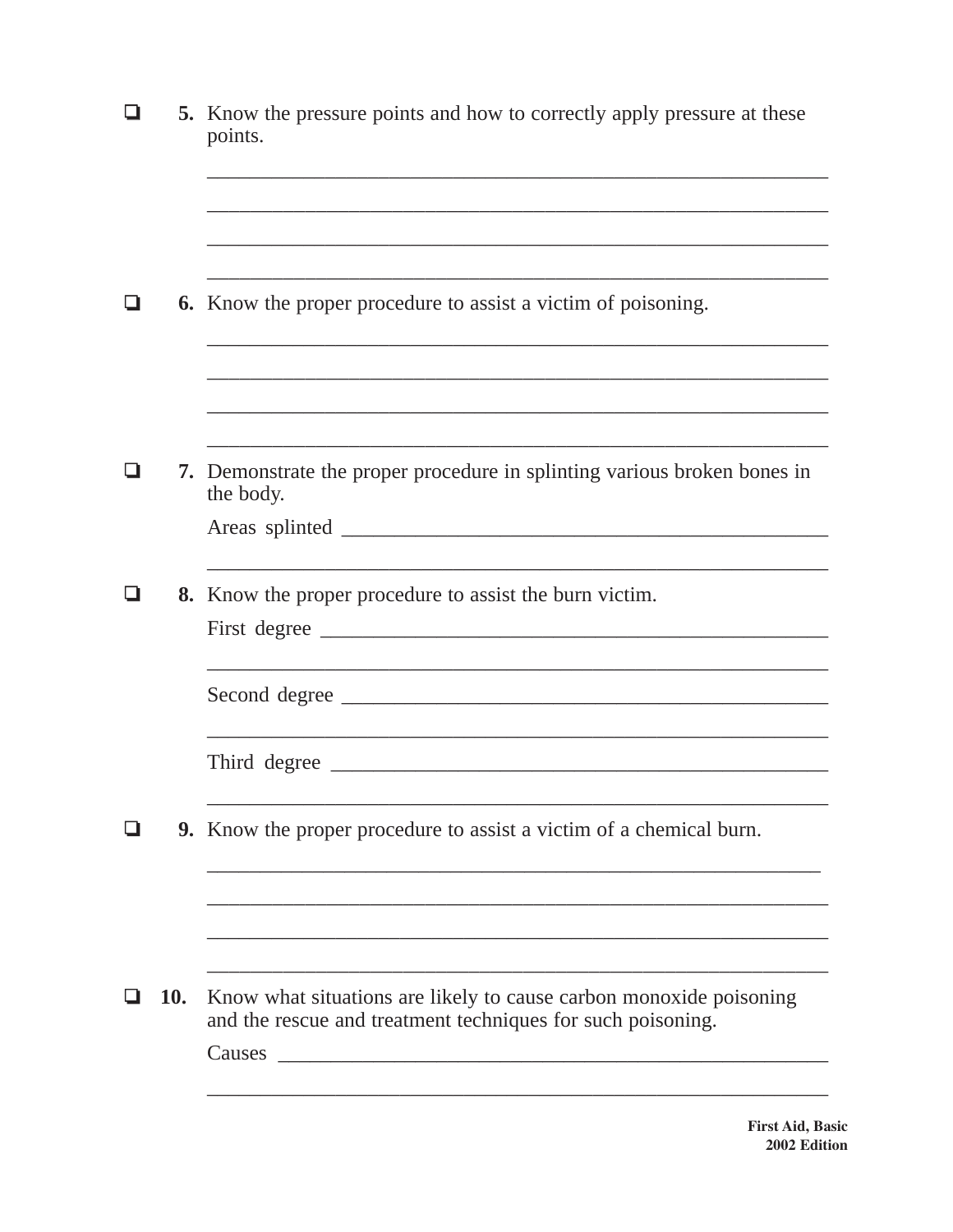|   | 11. | injury.       | Know the proper procedure for giving assistance to the victim of a head |
|---|-----|---------------|-------------------------------------------------------------------------|
|   |     |               |                                                                         |
|   | 12. | injuries.     | Know the proper procedure for giving aid to a victim of internal        |
|   |     |               |                                                                         |
|   |     |               |                                                                         |
| ❏ | 13. |               | Know the difference between the following and the treatment of each     |
|   |     |               |                                                                         |
|   |     |               |                                                                         |
|   |     | <b>Stroke</b> |                                                                         |
|   |     |               |                                                                         |
|   |     |               |                                                                         |
|   |     |               |                                                                         |
|   |     |               | Treatment                                                               |
|   |     |               |                                                                         |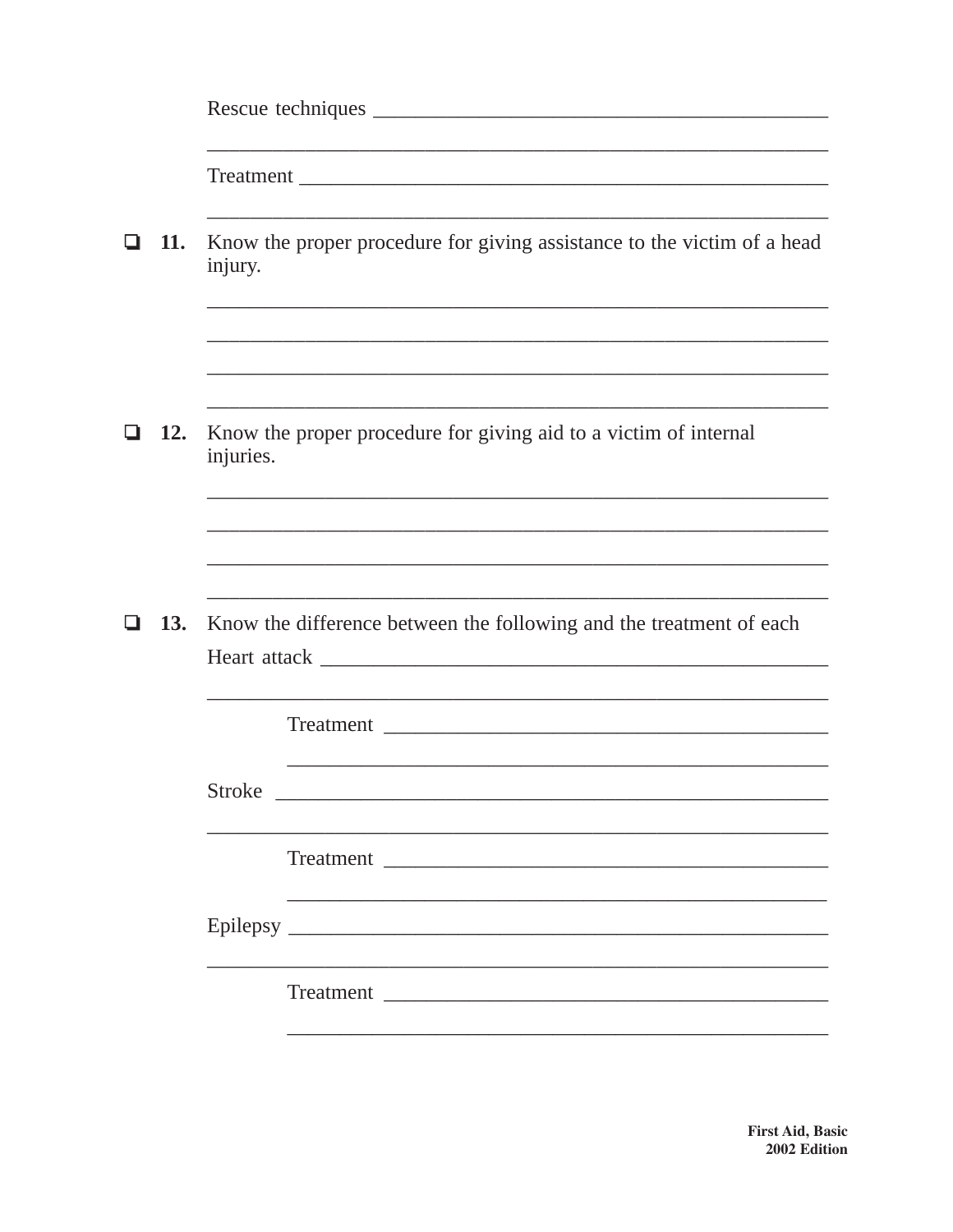|   |            | <b>14.</b> Know how to prevent infection.                                                              |
|---|------------|--------------------------------------------------------------------------------------------------------|
|   | <b>15.</b> | What is the proper treatment for a snake bite?                                                         |
|   | <b>16.</b> | What is the proper treatment for animal bites?                                                         |
| ப | <b>17.</b> | What is the proper treatment for insect and spider bites?                                              |
|   |            |                                                                                                        |
|   | 18.        | What is the difference between heat exhaustion and heat stroke, and<br>what is the treatment for each? |
|   |            | Heat exhaustion<br><u> 1980 - Jan Barbara Barbara, maska kardinal (</u>                                |
|   |            |                                                                                                        |
|   |            |                                                                                                        |
|   |            |                                                                                                        |